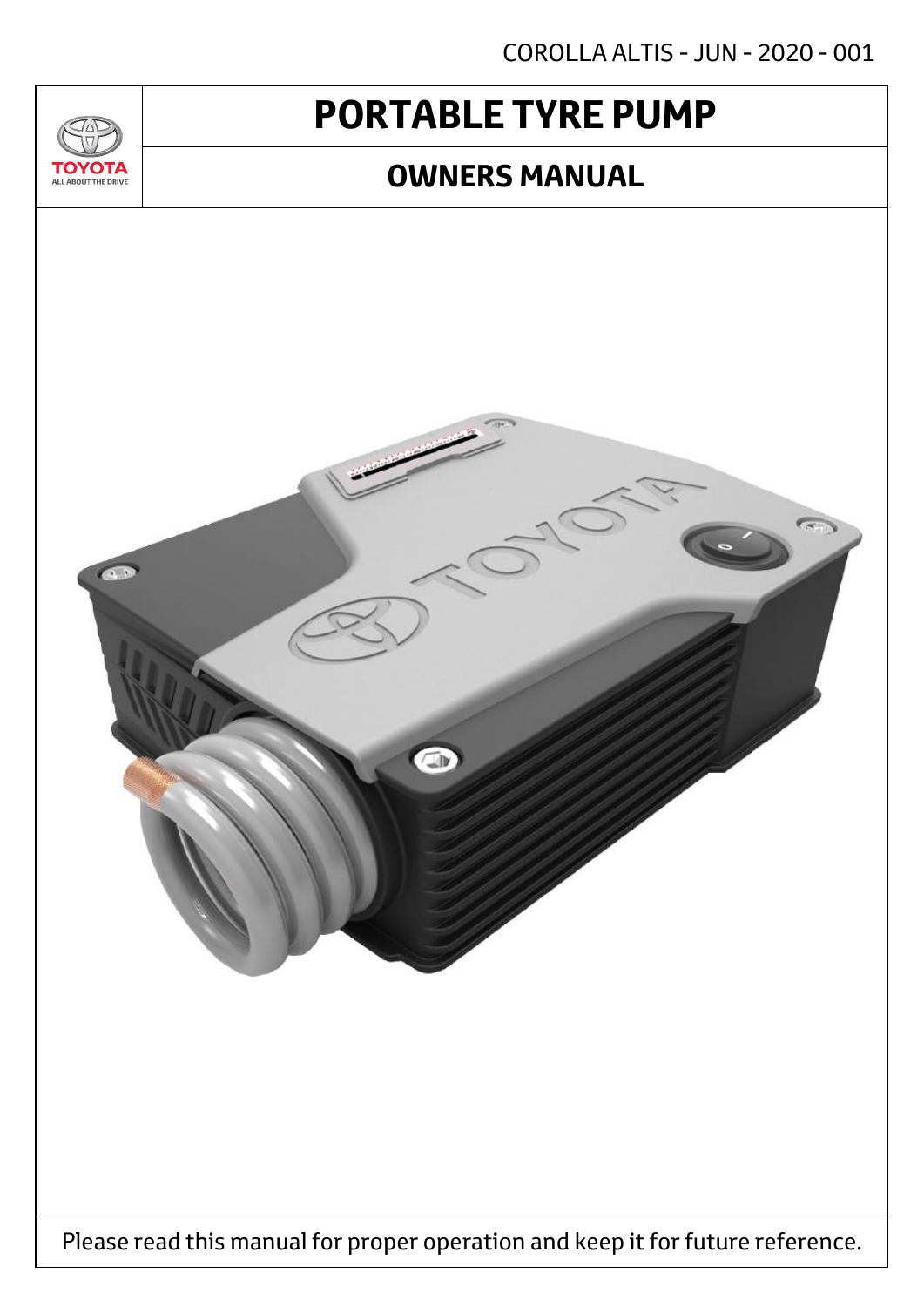

# **TABLE OF CONTENTS**

## **PORTABLE TYRE PUMP**

| <b>Section</b> | <b>Title</b>                          | Page           |
|----------------|---------------------------------------|----------------|
| 1.0            | <b>Statements</b>                     |                |
| 1.1            | <b>Safety Instructions</b>            | 1              |
| 2.0            | <b>Getting Started</b>                |                |
| 2.1            | Product over view                     | 2              |
| 2.2            | <b>Features</b>                       | $\overline{2}$ |
| 3.0            | <b>Operating 12V-DC Tyre Inflator</b> |                |
| 3.1            | Description of operation              | 3              |
| 3.2            | Inflating tyres                       | 3              |
| 3.3            | <b>Inflatables</b>                    | $\overline{4}$ |
| 4.0            | <b>Product / Device specification</b> |                |
| 4.1            | Specification                         | 5              |

Please read this manual for proper operation and keep it for future reference.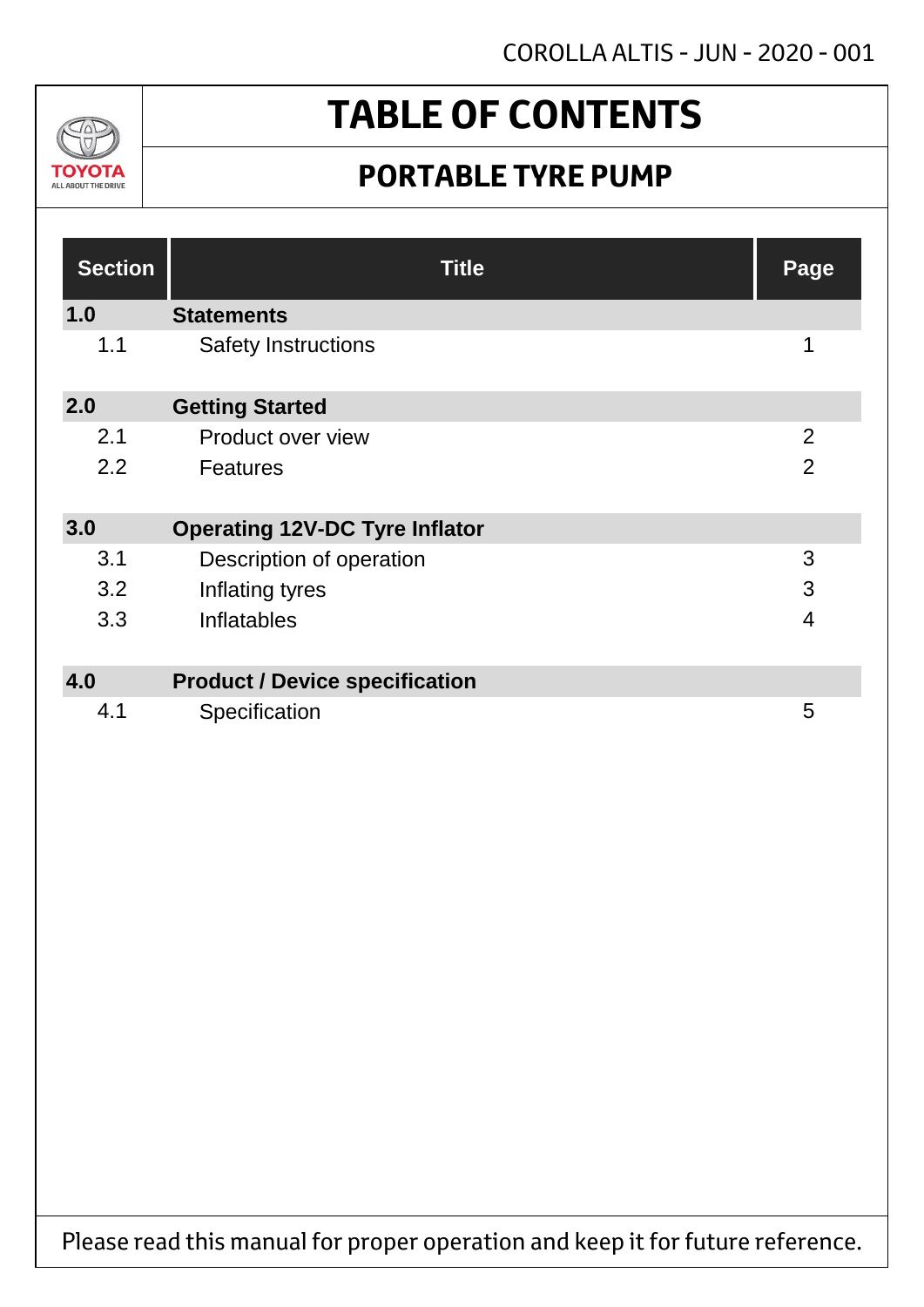# **SECTION 1.0**

### **Statements**

#### **Safety Instructions 1.1**

### **Warning**

ALL AROUT THE DRIV

WARNING: Risk of bursting. Over inflating tyre can cause tyre to burst. Double check the rated pressure values recommended for your vehicle. (refer owner's manual)

### **Caution**

Be careful not to over inflate. Do not leave inflator unattended while the unit is running. Avoid bursting due to over inflation.

### **Safety measurement in the event of a breakdown**

Park the vehicle as far away as possible from flowing traffic. Switch on the hazard warning lights. Engage streeing lock and the wheels in the straight ahead position. Apply handbrake and engage gear into . All occupants should get out of the vehicle and wait outside the danger zone. Place warning triangle to alert traffic. Conform to traffic laws.

### **Tips**

- $\Box$  It is strongly recommended that you keep the vehicle's engine running while using the inflator to prevent discharge of your vehicle's battery. Inflator performance is also enhanced when operating inflator with vehicle engine running.
- $\Box$  Do Not leave the inflator unattended when the unit is in operation
- □ Pay attention to the pressure values of inflator when inflating. Prevent pressure values exceeding the value suggested by manufacturer. (refer owner's manual)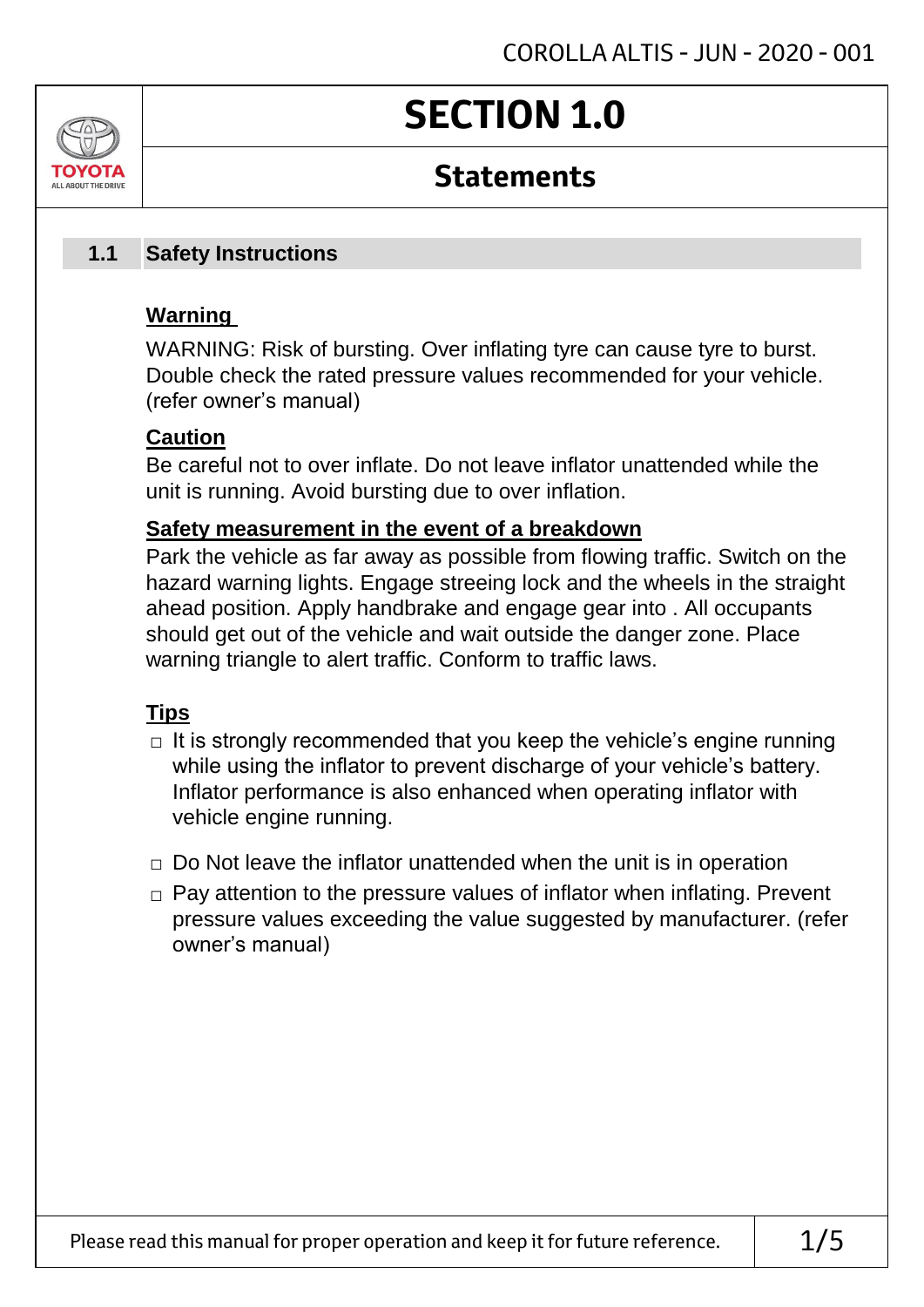# **SECTION 2.0**

## **Getting Started**

#### **Product Overview 2.1**

The 12V DC inflator comes with a cigarette lighter plug that plugs right into your vehicle's cigarette lighter socket to inflate tyres, mattresses, balls and other inflatables.

#### **Features 2.2**

Jn

TOVOTA ALL ABOUT THE DRIVE

- □ Tyre inflator, with LED backlight and easy to read pressure gauge.
- $\Box$  Highly effective work light.
- □ Perfect for filling car & bicycle tyres, athletic balls, air mattresses, rafts, etc.
- □ Compact size for easy carrying and storing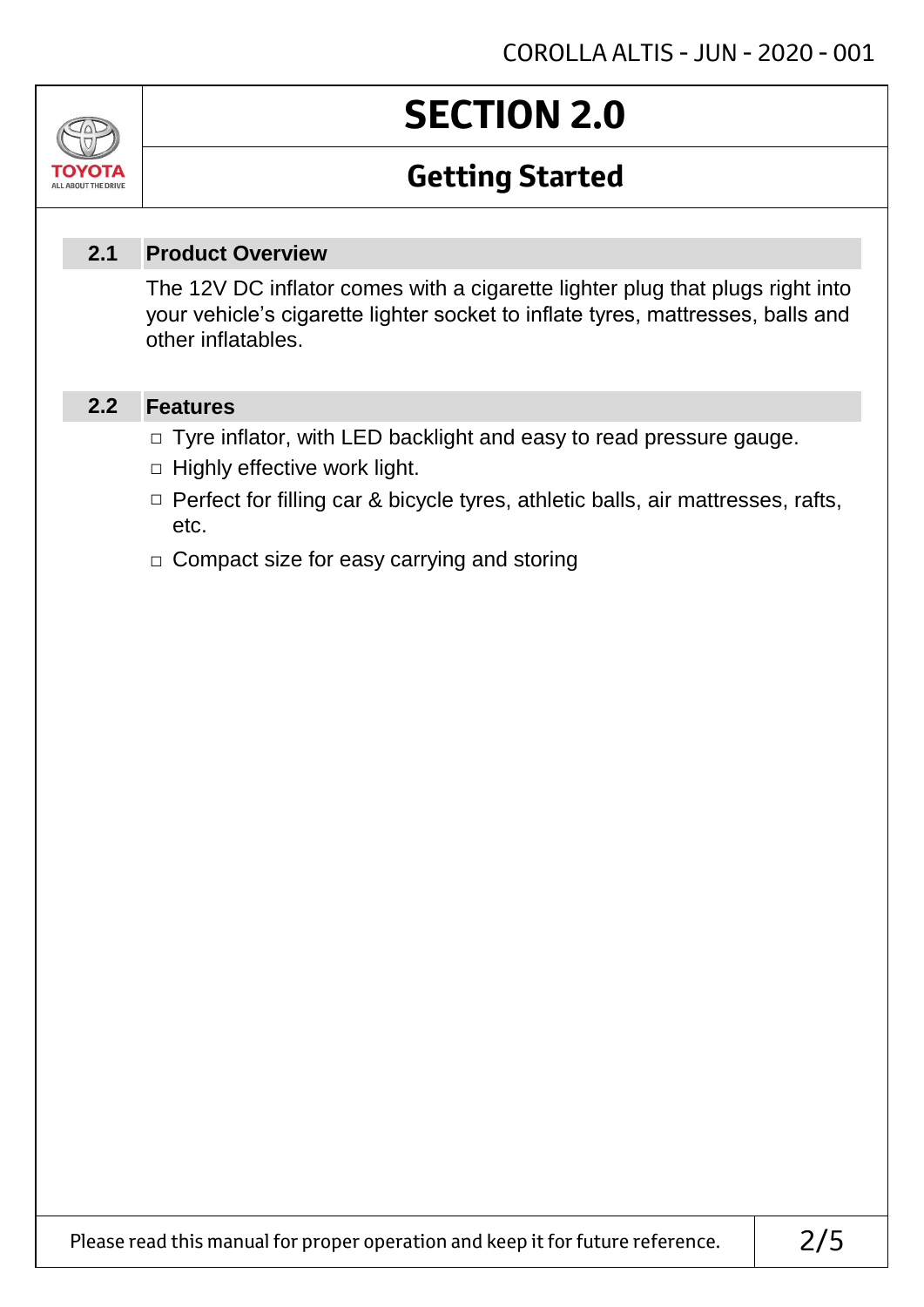# **SECTION 3.0**

## **Operating Portable Tyre Pump**

#### **Discription of operation 3.1**

ALL AROUT THE DRIV

- $_\square$  ON/OFF switch:"ON" to start unit and "OFF" to shut off the power at the end of use.
- $\Box$  Pressure gauge: easy to read pressure values.
- $\Box$  Brass connector: used with the accessory of inflator or used to inflate standard tyre.
- $\Box$  Inflation needle: attaches to brass connector to be used to inflate sport balls.
- $\Box$  Plastic nozzle: attaches to brass connector to be used to inflate toys and air mattresses.

#### **Inflating tyres 3.2**

- 1. Attach the brass connector on the end of the air hose to the tyre valve stem. (See Fig.1)
- 2. Be sure to screw the valve stem threads tightly. (See Fig.2).
- 3. To inflate simply plug the power cord into cigarette lighter socket.
- 4. With the vehicle running, place ON/OFF switch to "ON" position and begin inflation.
- 5. When pressure gauge reaches desired pressure, place the ON/OFF switch to "OFF" position. Disconnect the power plug and remove the brass connector from the tyre valve stem.



**Fig 1. Fig 2.**

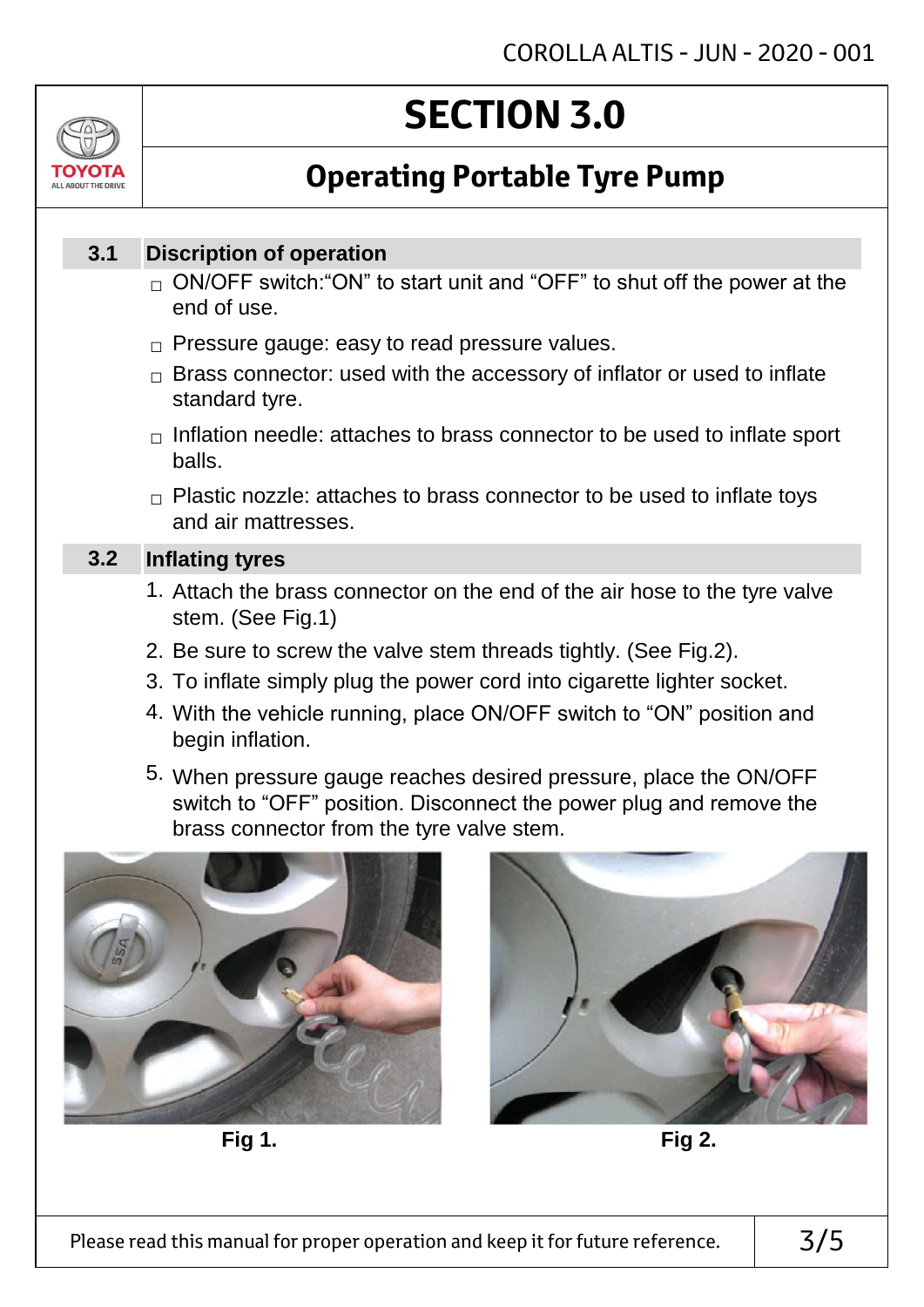# **SECTION 3.0**

## **Operating Portable Tyre Pump**

#### **Inflatables 3.3**

TOVOTZ ALL ABOUT THE DRIVE

### **(Balls, Beach Toys, Air Mattresses etc.)**

- 1. Attach the appropriate needle or nozzle to the brass connector.
- 2. Insert the needle or nozzle into the item that you wish to inflate.
- 3. Plug the 12Volt power cord on the inflator into cigarette lighter socket of the vehicle.
- 4. With the vehicle running, place the ON/OFF switch to "ON" position.
- 5. When the object is completely inflated to desired firmness, place the ON/OFF switch to "OFF" position.